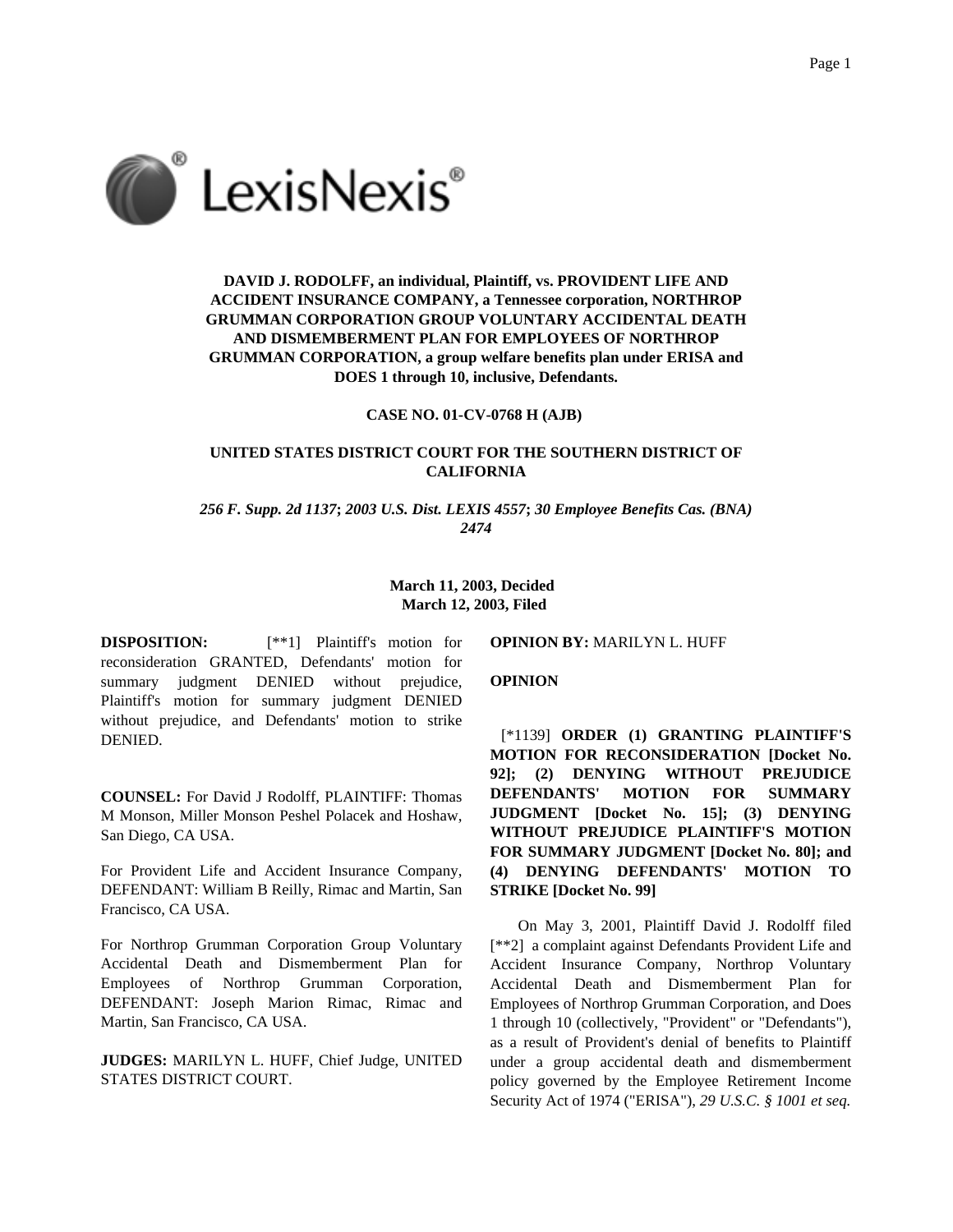On September 26, 2001, Defendants filed a motion for summary judgment. On April 5, 2002, the court issued an order determining that the decision of the administrator denying benefits should be reviewed under an abuse of discretion standard. Thereafter the court afforded the parties an opportunity to evaluate the case under the abuse of discretion standard, and ordered the parties to submit additional briefing on this issue. On January 27, 2003, Plaintiff filed a Motion for Reconsideration of the court's order of April 5, 2002 based on new law, asking the court to reconsider the standard of review for evaluating the administrator's denial of benefits. Pursuant to a scheduling order issued by the court [\*\*3] on January 30, 2003, Defendants filed their opposition to the motion for reconsideration on March 3, 2003, and Plaintiff filed his reply on March 10, 2003. After considering the papers filed by both parties, the Court deems this matter appropriate for decision without oral argument under Local Rule  $7.1(d)(1)$ . For the reasons discussed below, the court grants Plaintiff's motion for reconsideration and holds that the denial of benefits should be reviewed under a *de novo* standard.

### **I. BACKGROUND**

Plaintiff was employed by Northrop Grumman Corporation ("Northrop") and received from Northrop, among other benefits, Accidental Death and Dismemberment ("AD&D") coverage. Plaintiff lived with his wife Diane Rodolff in Norco, California, until her death on May 4, 1997. The coroner's report lists Mrs. Rodolff's cause of death as an adverse synergistic reaction to multiple drugs, and adds that hypertrophic cardiomyopathy was a contributing factor. (PROV-00031) The coroner classified Mrs. Rodolff's death as an accident. (*Id.*)

[\*1140] Plaintiff, through his employer, submitted a claim for accidental death benefits under the group AD&D Policy ("Policy") issued by Provident on January 12, 1998. The [\*\*4] plan designated Northrop as the Plan Administrator and Provident as the Claims Administrator. A.C. Newman Insurance Correspondents Inc., an independent administrator, actually reviewed claims submitted to Provident. On June 10, 1998, A.C. Newman notified Plaintiff that it would require a 90 day extension to process his claim. On September 9, 1998, A.C. Newman again notified Plaintiff that it would require an additional 30 day extension.

On October 10, 1998, nine months after receipt of

the claim, A.C. Newman notified Plaintiff that his claim was denied. (PROV-00045-48) Acting through an attorney, Plaintiff appealed the denial on December 7, 1998. On February 8, 1999, A.C. Newman sent a notice to Plaintiff stating that it would require a 60 day extension of time to process the appeal. On April 7, 1999, A.C. Newman again rejected Plaintiff's claim because it concluded that the natural progression of underlying disease factors, rather than an accident, caused Mrs. Rodolff's death. (PROV-00118). The denial letter of April 7, 1999, stated that A.C. Newman would allow Plaintiff to comment on Dr. Reynolds' report or supply additional information. Plaintiff did not submit any further documentation [\*\*5] to A.C. Newman, but instead filed this suit on May 3, 2001.

### **II. LEGAL STANDARD**

A motion for reconsideration "is appropriate if the district court (1) is presented with newly discovered evidence, (2) committed clear error or the initial decision was manifestly unjust, or (3) if there is an intervening change in controlling law." *School Dist. No. 1J, Multnomah County v. AC &S, Inc., 5 F.3d 1255, 1263 (9th Cir. 1993)*. It is within the discretion of the district courts to grant or deny reconsideration. *United States v. Desert Gold Mining Co., 433 F.2d 713, 715 (9th Cir. 1970)*.

### **III. DISCUSSION**

In an order dated April 5, 2002, the court determined that the decision of the administrator A.C. Newman denying benefits should be reviewed under an abuse of discretion standard. Plaintiff has asked the court to reconsider its holding in light of two intervening decisions of the Ninth Circuit, *Jebian v. Hewlett-Packard Co. Employee Benefits Organization Income Protection Plan, 310 F.3d 1173 (9th Cir. 2002)*, and *Bergt v. Retirement Plan for Pilots Employed By Markair, Inc., 293 F.3d 1139 (9th Cir. 2002)*. Both [\*\*6] of these cases issued after the court's decision regarding the appropriate standard of review. In light of the court's obligation to follow the law articulated by the Ninth Circuit, the court grants Plaintiff's motion for reconsideration in order to consider the impact of these cases on the appropriate standard of review to apply in this case. For the reasons discussed below, the court concludes that in light of the Ninth Circuit's holding in*Jebian*, the court should review the denial of benefits under a *de novo* standard of review.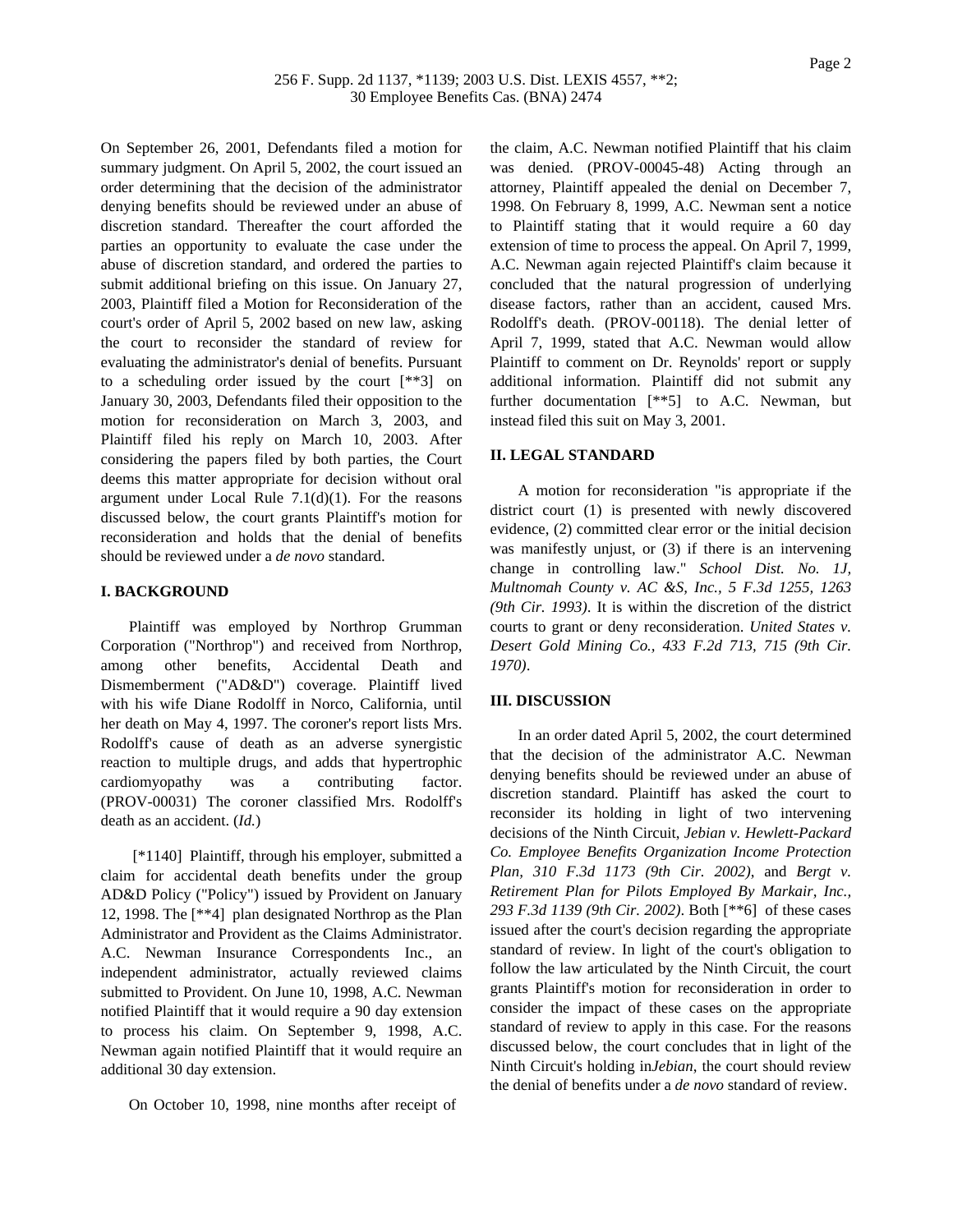In *Jebian*, the Ninth Circuit addressed as a matter of first impression "whether a plan administrator's decision, otherwise within the administrator's discretion, can be accorded judicial deference when the purported final, discretionary decision is not made until after the claim is, according to both the terms of the plan and the Department of Labor (DOL) regulations, already automatically deemed denied on review." *Jebian, 310 F.3d at 1177*. The claimant in *Jebian* sent a letter appealing his plan administrator's initial denial of [\*1141] benefits on November 11, 1998. *Id.* One hundred and nineteen days later, on March 15, 1999, the [\*\*7] plan administrator wrote a letter to the claimant addressing some issues raised in the appeal, but also leaving the appeal pending so that it could consider additional medical records that had not yet been received. *Id. at 1176*. The administrator did not issue a final decision denying the appeal until November 5, 1999, one week after the claimant filed a complaint in district court. *Id.*

The plan in *Jebian* contained an explicit grant of discretionary authority to the plan administrator so that, under *Firestone Tire & Rubber Co. v. Bruch, 489 U.S. 101, 103 L. Ed. 2d 80, 109 S. Ct. 948 (1989)*, a court would generally review the administrator's decision for an abuse of discretion. However, both the plan itself and regulations promulgated by the DOL governing ERISA plans contained time limits for an appeal. Specifically, some written notice was required within sixty days. The notice could either he the decision itself, or it could simply be a notification that an additional sixty days would be required to process the appeal. *Jebian, 310 F.3d at 1177-78*. Furthermore, both the plan and the regulations also required that the administrator [\*\*8] render a final decision within 120 days. *Id. at 1178*. The administrator in *Jebian* missed both of the applicable deadlines, *i.e.* it did not provide written notification within sixty days, and it also did not render a decision within 120 days. The plan and the regulations provided that if no notice was provided within the time limits, the claim was deemed to have been denied. *Id. at 1177-78*. The Ninth Circuit held that the plan and the regulations established a set time within which the administrator must exercise its discretion, and that "decisions made outside the boundaries of conferred discretion are not exercises of discretion," and therefore should be reviewed under a *de novo* standard. *Id. at 1178*.

Jebian establishes that the administrator must act

within the boundaries of discretion established by the plan documents and by regulation. Further, it holds that the time limits set by the plan and the regulations place real limitations on the discretion of the claims administrator. Therefore, under *Jebian*, courts do not defer to decisions rendered after a claim has been deemed denied by operation of the time limitations. [\*\*9] In this case, Plaintiff argues that both the original denial and the subsequent decision on appeal were rendered outside the required time limits and that, therefore, the court must review the denial of benefits *de novo*.

With respect to the initial denial of benefits, A.C. Newman did not act within the time limits established by the plan and the governing regulations. The Summary Plan Description ("SPD") sets forth the following time limitations for issuing claim denials:

> If a claim is denied, you will receive written notification of the reason or reasons for the denial. The notice will include specific references to pertinent plan provisions on which the denial is based an a description of any additional information needed, as well as instructions to be followed if you wish to appeal the denial. The notice will generally be sent to you within 90 days of the date your claim is received.

> In special situations, an extension for an additional 90 days may be required to process the claim. In such a case, notice of an extension will be furnished within the original 90-day period and a notice to pay or deny the benefit will be mailed within 180 days of filing the claim. However, [\*\*10] if neither a decision nor an extension notice is received within 180 days of filing a claim, you can assume that the claim for benefit [sic] has been denied.

[\*1142] (Declaration of David Rodolff, Exhibit A at 120.) Thus, according to the plan, within ninety days of submitting a claim, the claimant should receive either a letter denying benefits or a notice that a ninety day extension of time will be taken. The regulations governing the ERISA plan at issue are even more explicit. 1 Subsection (e) of *29 C.F.R. § 2560.503-1*, the regulation governing notification of a denial of benefits,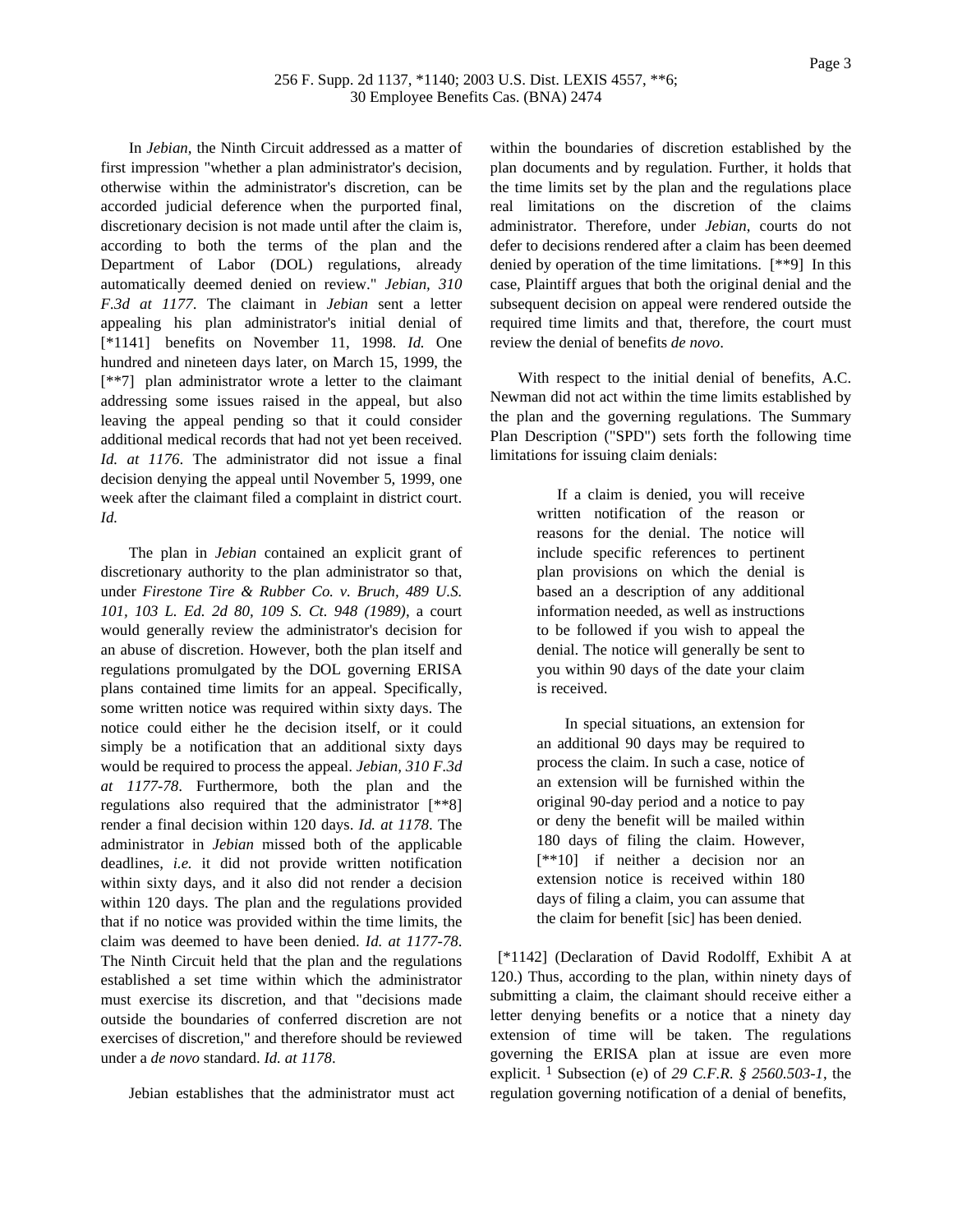states:

(1) If a claim is wholly or partially denied, notice of the decision, meeting the requirements of paragraph (f) of this section, shall be furnished to the claimant within a reasonable period of time after receipt of the claim by the plan.

(2) If notice of the denial of a claim is not furnished in accordance with paragraph  $(e)(1)$  of this section within a reasonable period of time, the claim shall be deemed denied and the claimant shall be permitted to proceed to the review stage described in paragraph (g) of this section.

(3) For purposes of paragraphs [\*\*11]  $(c)(1)$  and  $(2)$ , of this section, a period of time will be deemed to be unreasonable if it exceeds 90 days after receipt of the claim by the plan, unless special circumstances require a extension of time for processing the claim. If such an extension of time for processing is required, written notice of the extension shall be furnished to the claimant prior to the termination of the initial 90-day period. In no event shall such extension exceed a period of 90 days from the end of such initial period. The extension notice shall indicate the special circumstances requiring an extension of time and the date by which the plan expects to render the final decision.

*29 C.F.R. § 2560.503-1(e) (1998)*. Thus, under the applicable regulations, the claims administrator must notify the claimant of a denial within a reasonable period of time, or the claim will be "deemed denied," *id. § 2560.503-1(c)(2)*, which results in *de novo* review of the claim denial under *Jebian*. Furthermore, the regulations define the outer boundaries of reasonableness. Absent an extension, notice of denial must be furnished within ninety days or the claim will be deemed denied. [\*\*12] *Id. § 2560.503-1(e)(3)*. If an extension of time is necessary, the claims administrator must notify the claimant of the extension "prior to the termination of the initial 90-day period." *Id.* Only one ninety day extension of time is permitted. *Id.* Therefore, if a proper extension

notice has been provided, the administrator must notify the claimant of a denial within 180 days.

> 1 Because Plaintiff filed a claim in 1998, the applicable regulations are those issued by the DOL in the 1998 version of the Code of Federal Regulations.

Plaintiff submitted his claim on January 12, 1998, (PROV-00025), and A.C. Newman received it on January 14, 1998. (Declaration of Charles S. Beech in support of Defendants' Motion for Summary Judgment at P 3; PROV-00025) On June 10, 1998, one hundred and sixty days after submission of the claim, A.C. Newman notified Plaintiff that it required a ninety day extension to evaluate the claim. (PROV-00039) The notice stated that the written claims decision would be rendered "on or [\*\*13] before Wednesday, September 9, 1998." (PROV-00040) On September 9, 1998, A.C. Newman requested a second extension of thirty days. On October 9, 1998, nine months after Plaintiff filed his claim, A.C. Newman sent a letter to Plaintiff denying the claim. (PROV-00045) Therefore, not only did A.C. Newman notify Plaintiff of its intent to take an extension well after the close of the ninety day window set by the regulations and the plan, but it also took an extension of greater than ninety days from the end of the original ninety [\*1143] day period. Furthermore, the decision itself took longer than the maximum time of 180 days set forth in the regulations. Thus, the decision to deny benefits was made "outside the boundaries of conferred discretion." Under*Jebian*, decisions made outside the scope of conferred discretion are not given deference by a reviewing court, and therefore the denial of benefits should be reviewed *de novo*.

Defendants argue that the claim was timely denied because the claims administrator did not receive Mrs. Rodolff's complete medical records until June 10, 1998, at the earliest. Thus, Defendants argue that Plaintiff's claim was not filed until June 1998. Under Defendants' [\*\*14] theory, therefore, the initial Jetter of June 10, 1998, requesting a ninety day extension of time would be timely. However, it is not necessary to provide complete medical records in order to file a claim. According the SPD, filing a claim requires only that the claimant (1) "obtain a claim form from the Northrop Grumman Benefits Center;" and (2) "send the completed form to the appropriate claim administrator." (Declaration of David Rodolff, Exhibit A at 116.) It is undisputed that Plaintiff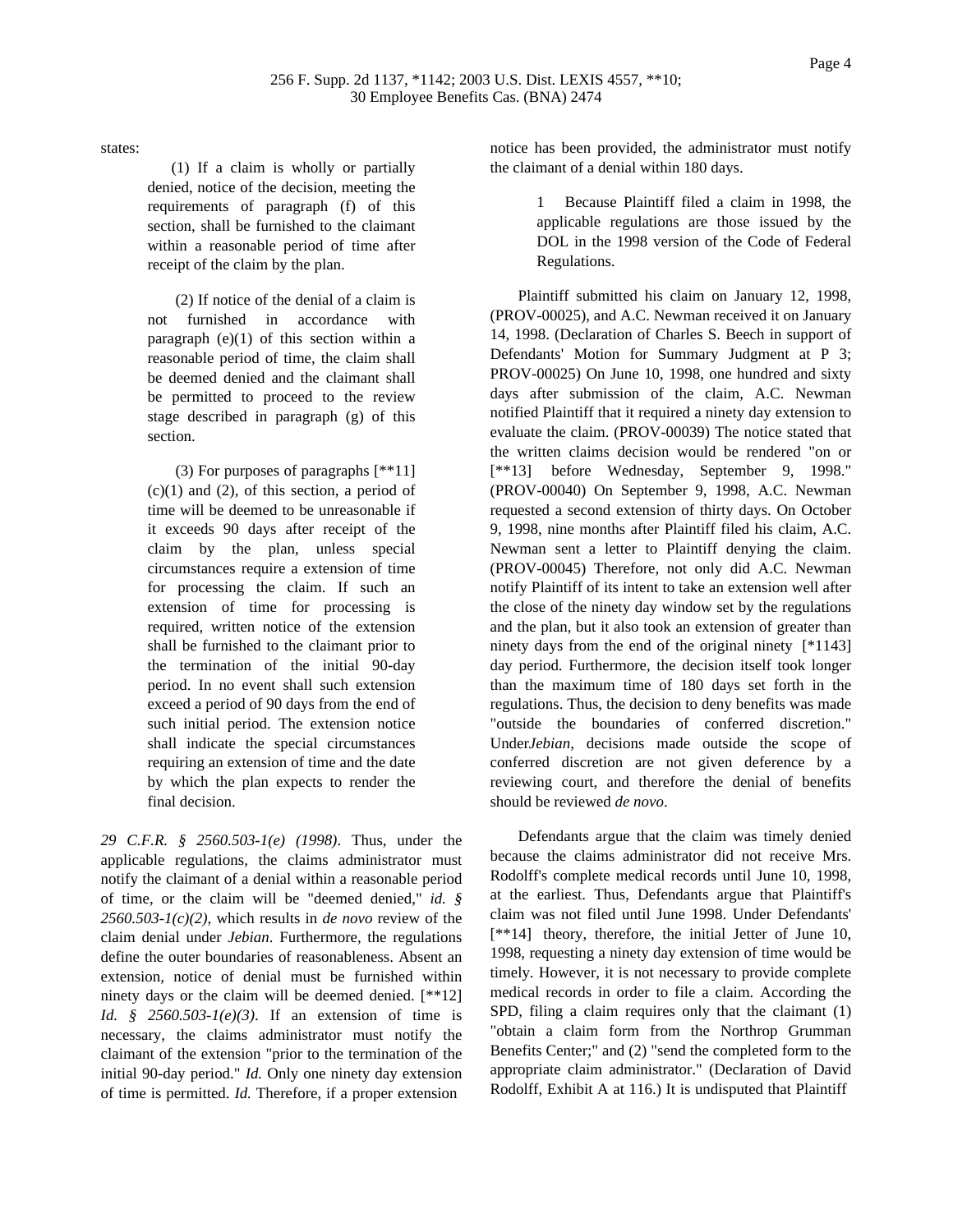complied with those requirements as of January 14, 1998. Indeed, A.C. Newman itself recognized that a claim had been filed on January 14, 1998, and differentiated the "claim" from the additional documentation that it felt it needed in order to evaluate the claim. In its letter of January 15, 1998, addressed to Northrop Grumman requesting the full medical records, A.C. Newman acknowledged that "*we have currently received a claim* on the above mentioned insured [David Rodolff]. In order to further process this claim we will require complete medical records." (PROV-00033 (emphasis added).) In short, because Defendants received Plaintiff's claim on January 14, 1998, the ninety day clock for either [\*\*15] denying the claim or notifying Plaintiff that it required a ninety day extension began running on January 14, 1998.

Defendants also argue that if the claim is deemed denied as of ninety (or 180) days after the filing date, then Plaintiff failed to timely appeal the deemed denial and therefore failed to exhaust his administrative remedies. According to the plan, appeals must be filed within sixty days of the denial of benefits. (Declaration of David Rodolff, Exhibit A at 121; PROV-0021) Plaintiff filed his appeal on December 8, 1998, fifty-nine days after A.C. Newman rendered its written denial of benefits. (PROV-00052) Defendants argue that if the claim was actually deemed denied earlier than October 8, 1998, then Plaintiff's appeal would be untimely. However, the regulations governing ERISA plans clearly state that the sixty day clock for filing an appeal begins to run upon receipt of a written denial letter:

> A plan may establish a limited period within which a claimant must file any request for review of a denied claim. Such time limits must be reasonable and related to the nature of the benefit which is the subject of the claim and to other attendant circumstances. *In* [\*\*16] *no event may such a period expire less than 60 days after receipt by the claimant of written notification of denial of a claim.*

*29 C.F.R. § 2560.503-1(g)(3) (1998)* (emphasis added). Because Plaintiff filed his appeal within sixty days of his receipt of the written notification of denial, his appeal was timely filed.

Defendants also attempt to distinguish *Jebian* because that case involved an untimely decision by the

claims administrator on appeal, rather than an untimely original denial of benefits decision. However, Defendants present no persuasive argument as to why the holding of *Jebian* should not apply with equal force to any attempt by a [\*1144] claims administrator to exercise its discretion outside the boundaries set by the plan and by regulation. 2

> 2 Plaintiff also argues that the decision on appeal from the original denial of benefits was untimely. Because the court holds that the untimeliness of the original denial of benefits triggers *de novo* review, the court declines to reach this alternative argument.

[\*\*17] Because the court concludes that the Ninth Circuit's decision in *Jebian* establishes that *de novo* review should apply in this case, the court does not reach Plaintiff's other argument for *de novo* review based on *Bergt v. Retirement Plan for Pilots Employed By Markair, Inc., 293 F.3d 1139 (9th Cir. 2002)*.

## **IV. MOTIONS FOR SUMMARY JUDGMENT**

The parties have submitted cross-motions for summary judgment addressing the merits of the denial. However, these motions are directed towards an abuse of discretion standard of review. In light of the court's holding that the standard of review should be *de novo*, the court denies without prejudice as premature Defendants' motion for summary judgment (Docket No. 15), and also denies without prejudice as premature Plaintiffs' motion for summary judgment (Docket No. 80).

### **V. DEFENDANT'S EVIDENTIARY OBJECTIONS**

Defendants have filed various objections to evidence presented by Plaintiff and have moved to strike the evidence that they deem objectionable. The court notes Defendants' objections. To the extent that the evidence is proper under the Federal Rules of Evidence and under the substantive law [\*\*18] of ERISA, the court considered the evidence. To the extent the evidence is not proper, the court did not consider the evidence. The court denies Defendants' motion to strike without prejudice.

#### **VI. CONCLUSION**

For the reasons discussed above, the court GRANTS Plaintiff's motion for reconsideration (Docket No. 92), and holds that the denial of benefits should be reviewed